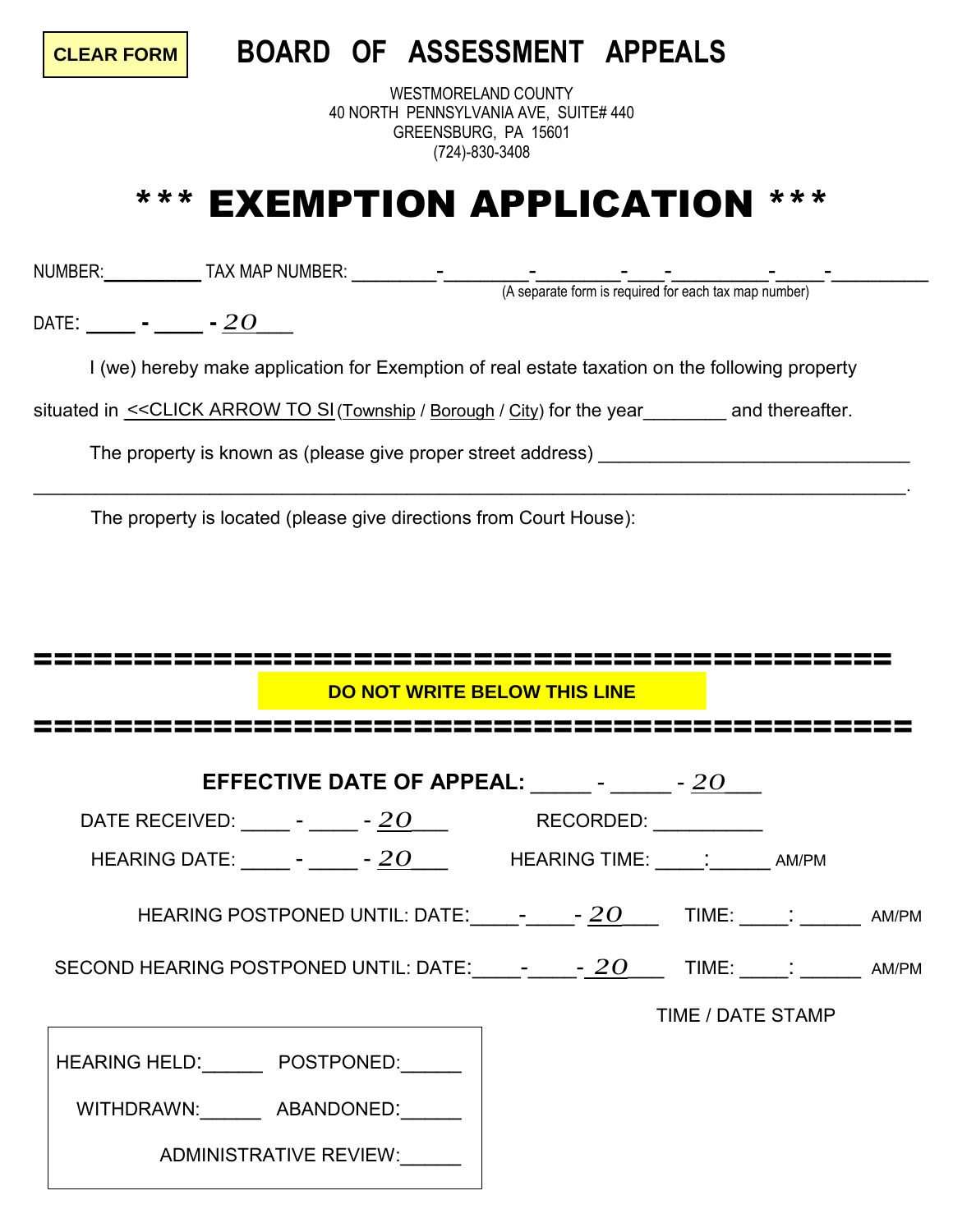## *PLEASE ANSWER ALL APPLICABLE QUESTIONS*

[ Please Print or Type ]

| 2. The deed was recorded _____ - _____ - _________ in Volume ___________ Page__________.                               |                                                                  |  |
|------------------------------------------------------------------------------------------------------------------------|------------------------------------------------------------------|--|
|                                                                                                                        |                                                                  |  |
| 4. What use is made of the property? (Please explain all uses.)                                                        |                                                                  |  |
|                                                                                                                        |                                                                  |  |
|                                                                                                                        |                                                                  |  |
|                                                                                                                        |                                                                  |  |
| 6. Does anyone reside on the property? $\frac{\mathsf{No}}{\mathsf{No}}$ If so, who & why?____________________________ |                                                                  |  |
|                                                                                                                        |                                                                  |  |
| 7. Is any revenue derived from the property? $^{NO}$ If so, what is revenue used for?                                  |                                                                  |  |
| 8. Are all real estate taxes paid for the current and past years? No _______________________________                   |                                                                  |  |
| 9. Under what Pennsylvania Law are you requesting a tax exemption? (ie: 53 Pa. C.S. § 8812)                            |                                                                  |  |
|                                                                                                                        |                                                                  |  |
| 10. If this application is for religious use, when was the property first used for regular stated                      |                                                                  |  |
|                                                                                                                        |                                                                  |  |
|                                                                                                                        |                                                                  |  |
|                                                                                                                        | If the property is owned by a corporation, an officer must sign. |  |
|                                                                                                                        |                                                                  |  |
| ***** APPEAL NOT VALID UNLESS SIGNED *****                                                                             |                                                                  |  |
|                                                                                                                        |                                                                  |  |
|                                                                                                                        |                                                                  |  |
|                                                                                                                        |                                                                  |  |
|                                                                                                                        |                                                                  |  |
|                                                                                                                        |                                                                  |  |
| APPLICATION MUST CONFORM TO SECTION C OF THE RULES OF APPEAL PROCEDURE.                                                |                                                                  |  |
| If you are claiming to be a purely public charity under Act 55, please include the following documents:                |                                                                  |  |

 IRS Schedule A Form 990; Last 2 Financial Statements; Most Recent Pennsylvania Tax Exemption Certificate. The Board may schedule a hearing to gather additional information with respect to your request. All Exemption Applications will be considered by the Board at a public meeting.

Faxed or emailed copies are not accepted. **Faxed or emailed copies are not accepted.**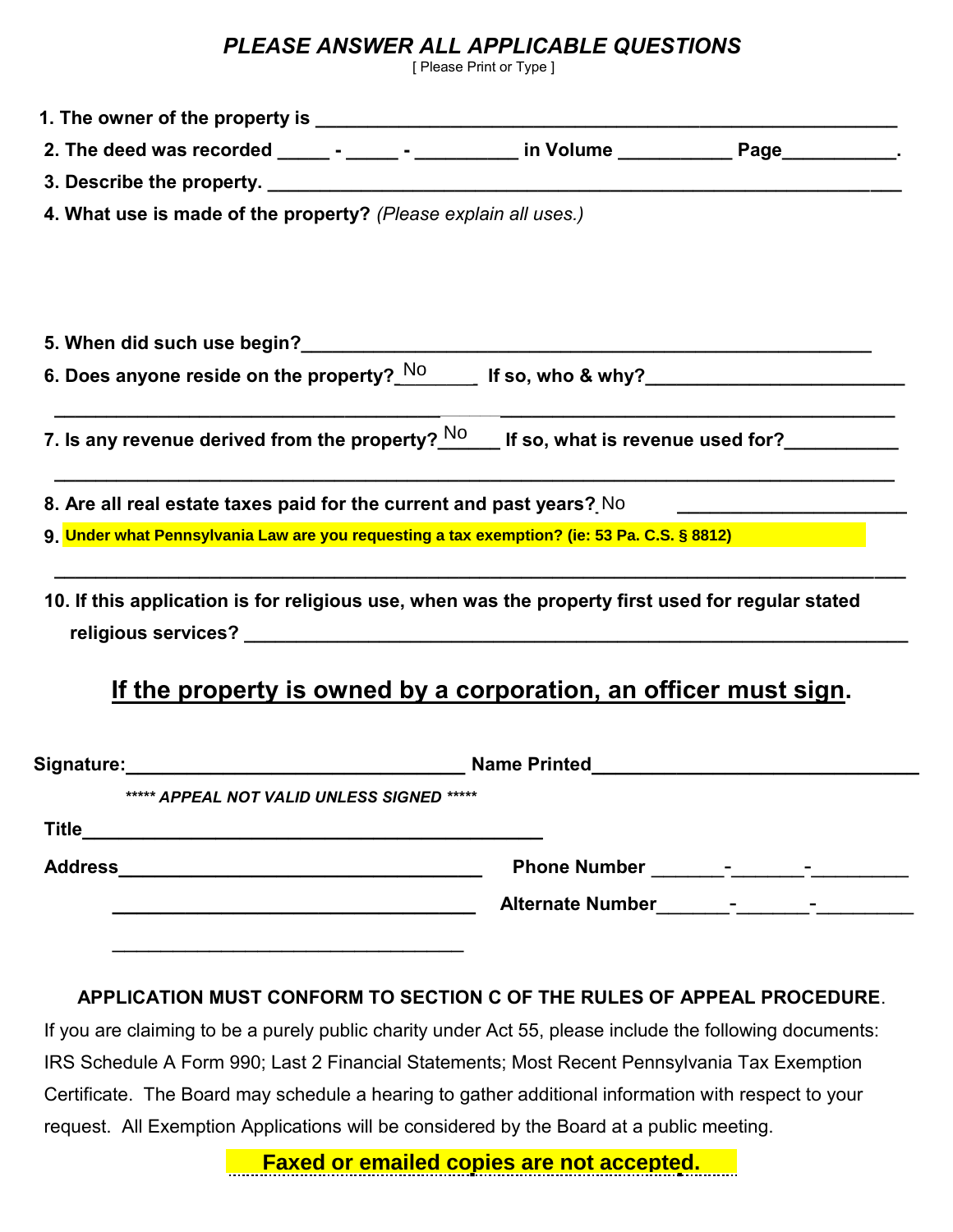ATTACH ANY LABELED PICTURES HERE.

**BOARD HEARING NOTES** (FOR BOARD OF ASSESSMENT APPEALS USE ONLY)